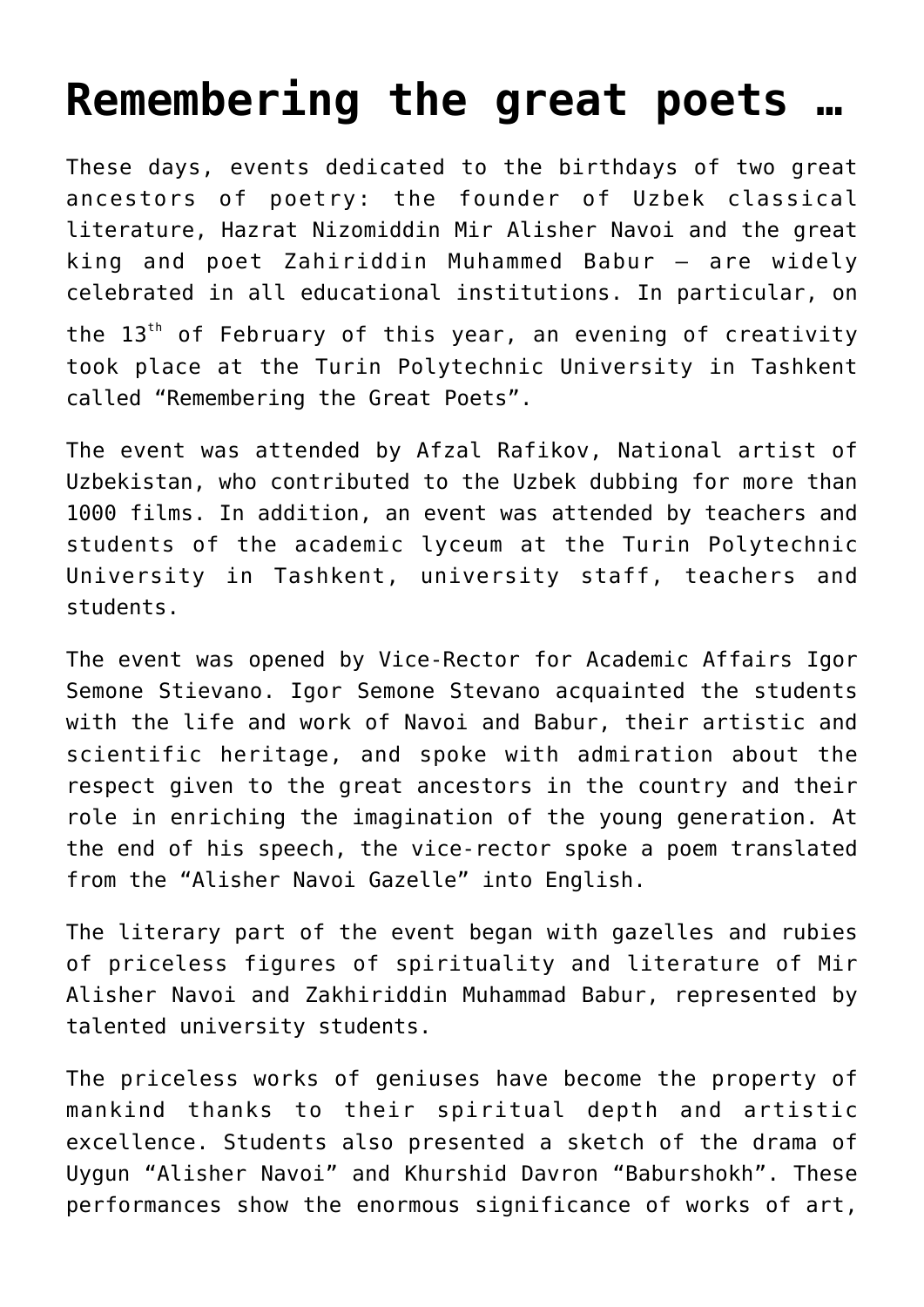the artistic nature, deep philosophy, educational significance, the spirit of patriotism and commitment to the country, the strengthening of a sense of kindness and mutual respect.

One of the highlights of the event was a video about the golden heritage of the World of Alisher Navoi and Zakhiriddin Muhammad Babur from the university administration, teachers and students.

The main speaker in the event was Afzal Rafikov, who noted that studying the heritage of our great-grandfathers is a great honor. The exemplary life of Alisher Navoi and Zakhiriddin Muhammad Babur, their versatile creativity and outstanding works on the development of science still amaze the world. We are all inspired by such ideas as the beautiful artistic expression of the human spirit, spiritual perfection, peace and prosperity, interethnic harmony and prosperity of the country.

Any studies about their life and creations, this is not enough. When we study gazelles and poems, love for their creations grows. In his speech, A. Rafikov mentioned that playing the role of A. Navoi, it appears the pride in his heart.

After the words of the king of dubbing, the Tanovar dance, prepared by university students, added color to the event.

The end of the creative evening was presented to Sultanov Mansur Kilikovich, the head of the educational-methodical department. In his speech, he thanked all the guests and representatives of the university for their contribution to the event.

- $\pmb{\times}$
- $\pmb{\times}$
- $\pmb{\times}$